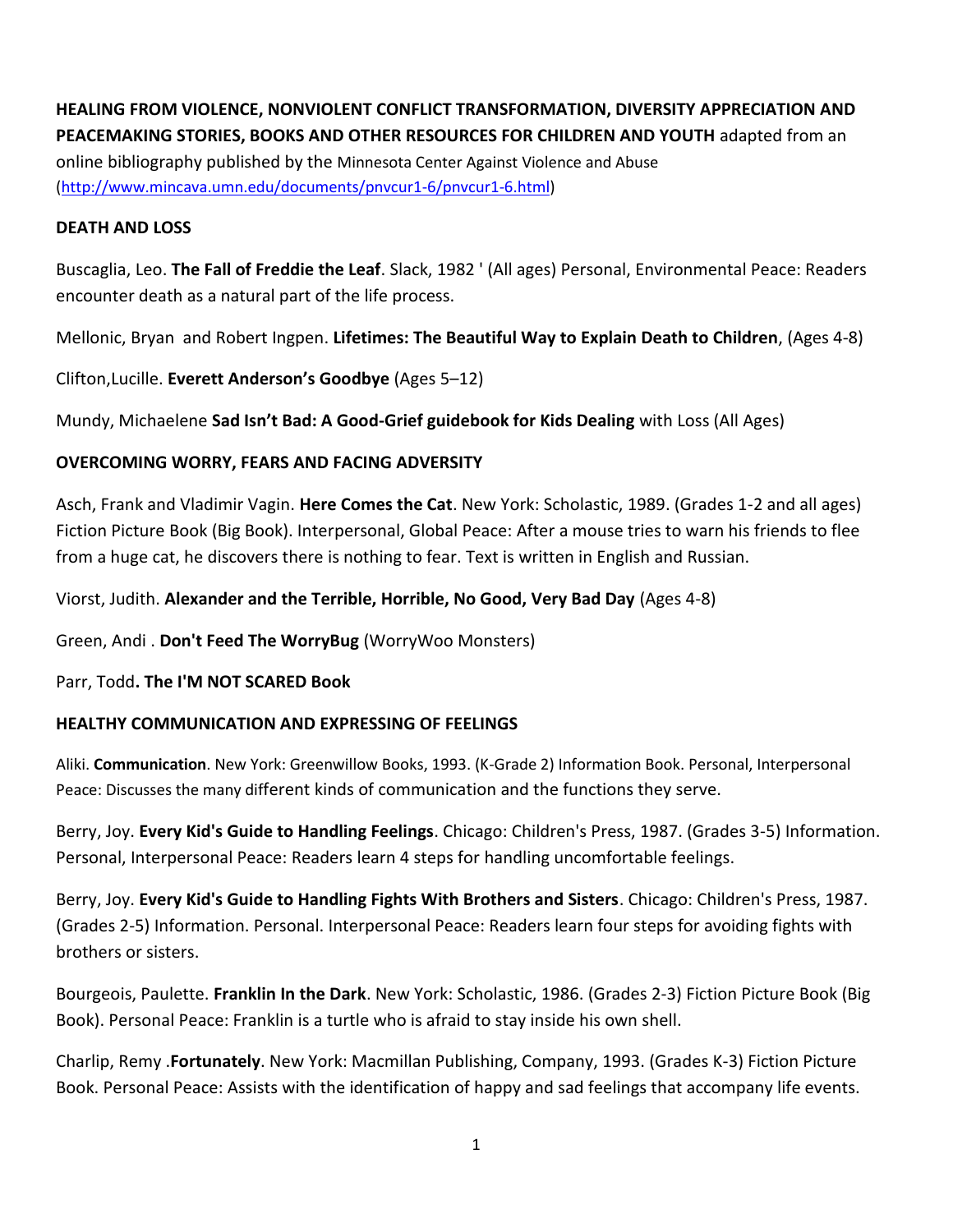Conlin, Susan and Susan Levine Friedman. **Let's Talk About Feelings: Ellie's Day**. Seattle, Washington: Parenting Press, 1991. (Preschool to Grade 1) Realistic Picture Book. Personal, Interpersonal Peace: Five-yearold Ellie shares the ups and downs of feelings in a single day: excited, grumpy, proud, worried, and many others. Part of the Let's Talk About Feelings series from Parenting Press.

Conlin, Susan and Susan Levine Friedman. **Let's Talk About Feelings: Nathan's Day at Preschool**. Seattle, Washington: Parenting Press, 1991. (Preschool - Grade 1) Realistic Picture Book. Personal, Inter- personal Peace: Readers share 4-year-old Nathan's feelings and learn to express feelings. Encourages children to talk about their feelings and recognize the feelings of others. Part of the Let's Talk About Feelings series from Parenting Press.

Crary, Elizabeth. **Dealing With Feelings: I'm Frustrated**. Seattle, Washington: Parenting Press, 1992. (Preschool-Grade 3) Information Picture Book. Personal, Interpersonal Peace: Alex cannot skate as well as his older brother and he thinks about smashing brother's skates. Part of the Dealing With Feelings series from

Crary, Elizabeth. **A Children's Problem Solving Book: I Want It.** Seattle, Washington: Parenting Press, 1982. (Preschool and K) Information Picture Book. Personal, Interpersonal Peace: Emphasizes what to do when a child wants a toy someone else has. Part of the Dealing With Feelings series from Parenting Press.

Crary, Elizabeth. **Dealing With Feelings: I'm Mad**. Seattle, Washington: Parenting Press, 1992. (Pre school-Grade 3) Information Picture Book. Personal, Interpersonal Peace: Katie is mad because rain causes a longawaited picnic to be canceled. Part of the Dealing With Feelings series from Parenting Press.

Crary, Elizabeth. **Dealing With Feelings: I'm Proud**. Seattle, Washington: Parenting Press, 1992. (Pre school-Grade 3) Information Picture Book. Personal, Interpersonal Peace: Mandy learns to tie her shoes but no one seems excited about her achievement. Part of the Dealing With Feelings series from Parenting Press.

Cummings, Carol. **I'm Always In Trouble**. Edmonds, Washington: Teaching, 1991. (Grades 1-3) Information Picture Book and Cassette Tape. Personal, Interpersonal Peace: A child at school practices four steps to control anger.

Disney, RH. **The Emotions' Survival Guide** (Disney/Pixar Inside Out) (Ultimate Handbook) (Grades 1-4)

Kinchev, Jonni. **Psychology for Kids: 40 Fun Ways That Help You Learn About Yourself.** Minneapolis, Minnesota: Free Spirit Publishing, 1990. (Grades 5-8) Information Book. Personal, Interpersonal, and Global Peace: Readers give themselves tests that help them learn about their own personalities and characters.

Lalli, Judy. **Feelings Alphabet**. Rolling Hills Estates, California: Jalmar Press, 1984. (All ages) Personal, Interpersonal Peace. Pictures of different emotions.

Polland, Cay. **Feelings: Inside You and Out loud Too.** Berkeley, California: Celestial Arts, 1975. (Preschool-Grade 2) Information Picture Book with photographs. Personal, Interpersonal Peace: Explores various feelings and discusses how to express and deal with them.

Simon, Norma **I Was So Mad** (Ages 4-8)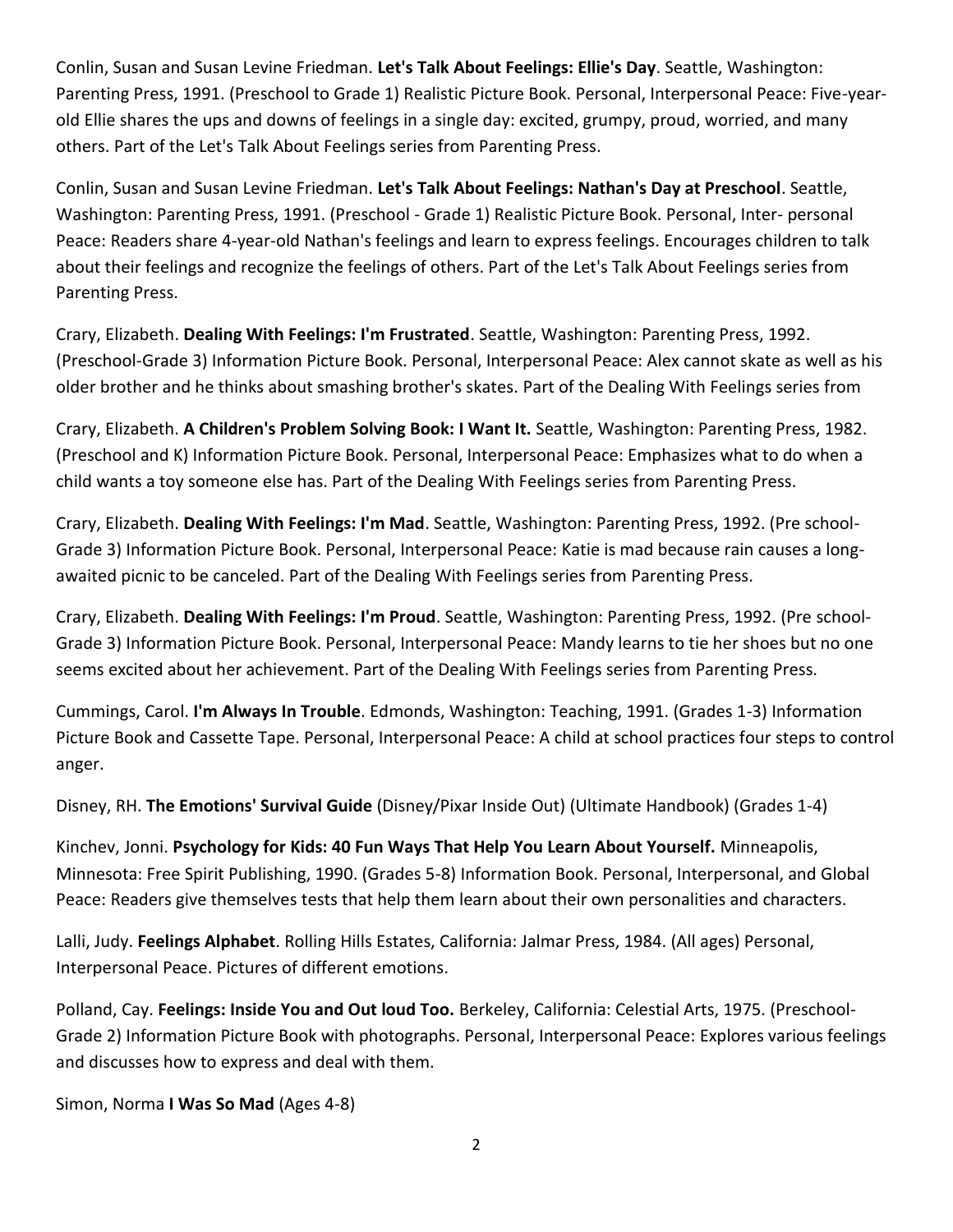Spelman, Cornelia Maude **When I Feel Angry** (with illustrations by Nancy Cote)

Temes, Roberta**. The Empty Place: A Child's Guide Through Grief**. Far Hills, New Jersey: Small Horizons, 1992. (Preschool-Grade 1) Realistic Fiction. Personal, Interpersonal Peace: A third grader's big sister dies.

The Menninger Clinic. **Sometimes I'm Afraid** (all ages)

Zolotov, Charlotte.**The Hating Book**. New York: HarperCollins Child Books, 1969. (Ages 4-8) The misunderstanding between two friends continues until they decide to talk to each other.

## **RESPONDING TO VIOLENCE**

American Psychological Association **A Terrible Thing Happened** A story for children who have witnessed violence or trauma.

Berry, Joy. **Good Answers to Tough Questions About Traumatic Experiences**. Chicago: Children's Press 1990. (Grades 4-6) Information. Personal, Interpersonal Peace: Trauma can have a positive or negative effect, depending on how it is reacted to and handled

## **NON-VIOLENCE**

Semelin, Jacques. **Nonviolence explained to my Children**

## **NON-VIOLENT CHANGEMAKERS, ROLE MODELS AND EXPERIENCES OF CHILDREN AMIDST WAR**

Beals, Melba Pattillo **Warriors Don't Cry A Searing Memoir of the Battle to Integrate Little Rock's Central High** (teens)

Delisle, Jim. Kid Stories, **Biographies of 20 Young People You'd Like to Know**. Minneapolis, Minnesota: Free Spirit Publishing, 1991. (Grades 4 and above) Biography. Personal, Interpersonal, Global, and Environmental Peace: Life stories of 20 school-age boys and girls who were brave, intelligent inspirational, or simply friendly, as they faced things that each of us faces.

## Cohn, Janice. **The Christmas Menorahs: How a Town Fought Hate**

## Demi. **Gandhi**

Denenberg, Barry.Nelson **Mandela - No Easy Walk to Freedom**. New York: Scholastic, 1991. (Grades 5- Biography Chapter Book. Interpersonal, Global Peace: Life story of a South African Leader, his cause. and his country.

Denenberg, Barry. **Stealing Home - The Story of Jackie Robinson**. New York: Scholastic, 1990. (Grades 4 -7) Biography Chapter Book. Interpersonal, Global Peace: Life story of the first African American to play major league baseball in the United States.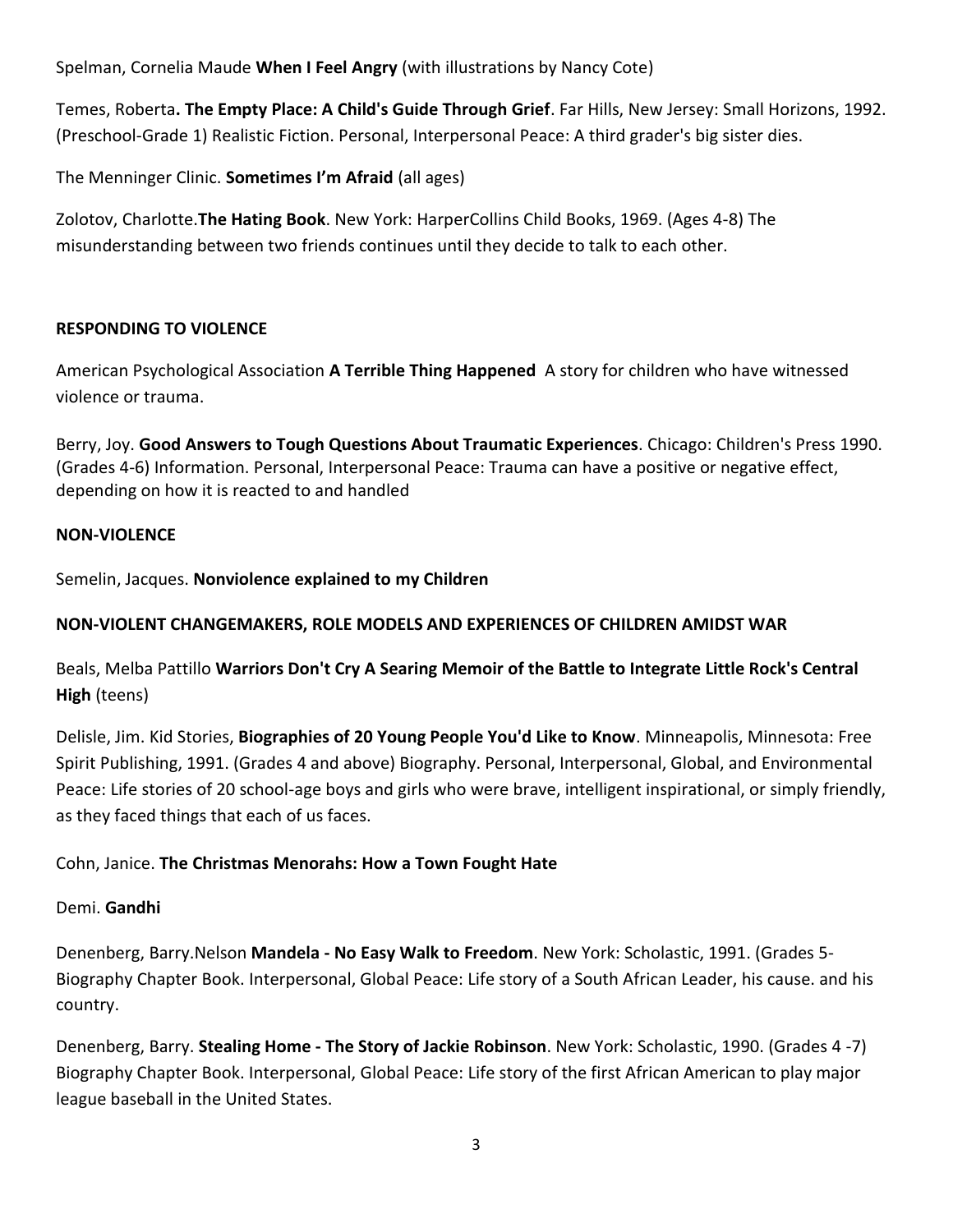Filip, Zlata. **Zlata's Diary**. Penguin, 1994. (Grades 5 and up) Global Peace. True story of life in war-torn Sarajevo.

Gandhi, Arun and Bethany Hegedus. **Grandfather Gandhi**

Gilliland. Judith Heide and Florence Parry Heide. **Sami and the Time of Troubles.** Illustrated by Ted Lewin. New York: Clarion Books, 1992. (Grades 2-5) Realistic Picture Book. Personal, Interpersonal, Global, and Environmental Peace: A 10-year-old Lebanese boy goes to school, helps his mother with chores, plays with his friends, and lives with his family in a basement shelter when the bombings occur and fighting begins on his street.

Hoffman, Mary. **Amazing Grace**. Illustrated by Caroline Binch. New York: Dial Books for Young Readers, 1991. (K-Grade 2) Fictional Picture Book. Personal, Interpersonal, and Global Peace: Although classmates say that she cannot play Peter Pan in the school play because she is black and a girl, Grace discovers that she can do anything she sets her mind to do.

Giovanni, Nikki **Rosa** (with illustrations by Bryan Collier)

Hoose, Philip. **It's Our World, Too!** Boston: Little, Brown & Co., 1993. Personal, Interpersonal, Global, Environmental Peace: Profile of young people who are creating a better world.

Hudson, Wade and Valerie Wilson Wesley. **Afro-Bets: Book of Black Heroes from A to Z.** New York: Scholastic, 1988. (Grades 2-5) Interpersonal, Global Peace: Introduces readers to black men and women who are contemporary and historical heroes, All children need to know about these important people.

## Kramer, Ann. **Mandela: The Rebel Who Led His Nation to Freedom**

Krull, Kathleen. **Harvesting Hope: The Story of Cesar Chavez** (illustrations by Yuyi Morales)

Lattimore, Deborah. **The Flame of Peace: A Tale of the Aztecs**. New York: HarperCollins Child Books, 1987. (Grades I and up) Folk Tale Picture Book. Personal, Interpersonal, Global Peace: To prevent the outbreak of war, a young Aztec boy must outwit nine evil lords of the night to obtain the flame of peace from the morning star.

Leaf, Munro. **The Story of Ferdinand**. New York: Puffin, 1936. (Grades 1-3) Fiction. Personal, Interpersonal, Global Peace: Rather than fight a matador, Ferdinand prefers to smell the flowers in the women's hair.

Levine, Ellen. **If You Traveled on the Underground Railroad**. Illustrated by Richard Williams. New York: Scholastic, 1990. (Grades 2-5) Information Book. Interpersonal, Global Peace: Focuses on the history of the underground railroad, which helped many slaves escape.

Lewis, Barbara. **Kids With Courage**. Minneapolis, Minnesota: Free Spirit, 1992. (Grades 4 and up) Anthology of Biographies. Personal, Interpersonal, Global, Environmental Peace: True stories about young people making a difference.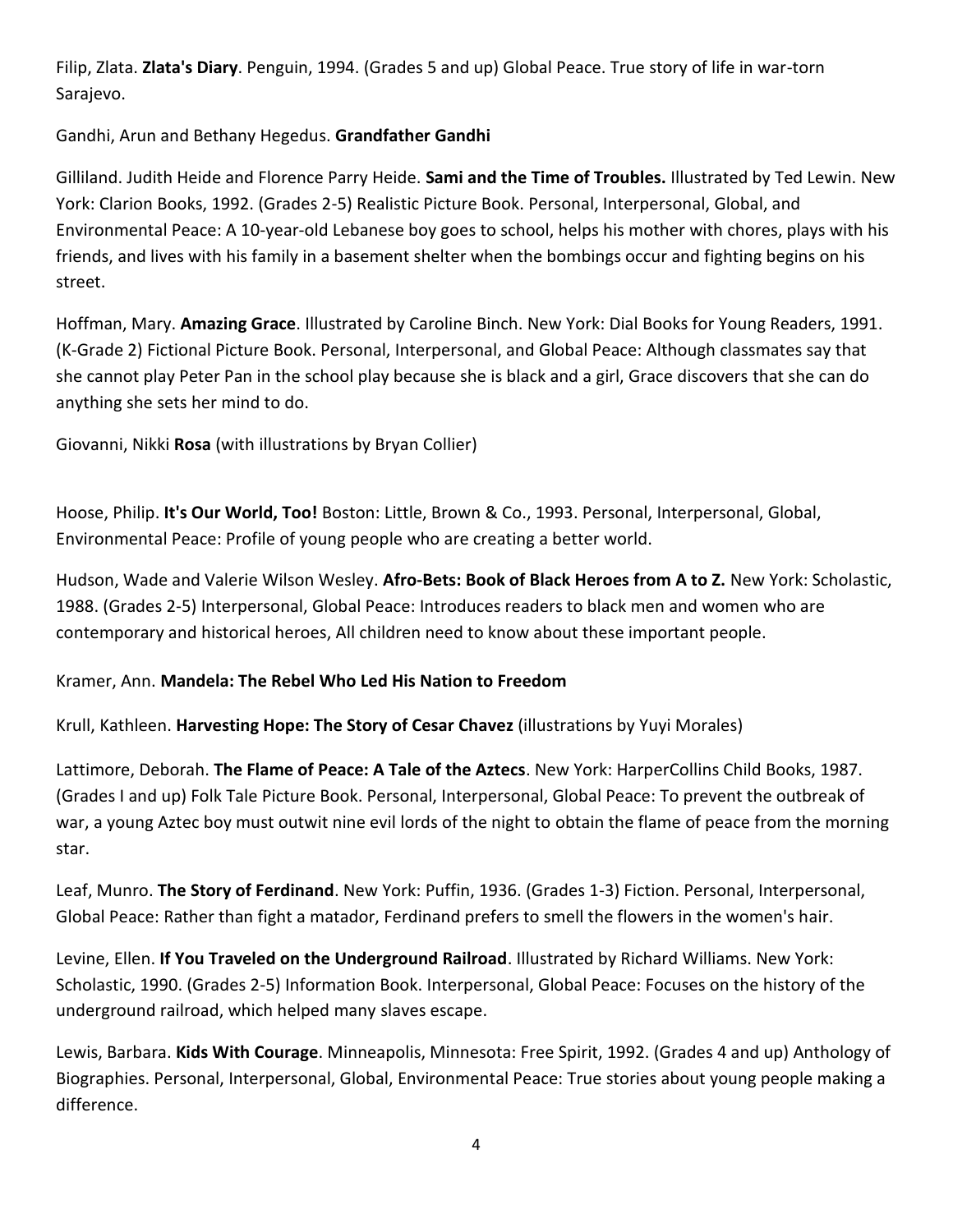Little, Jean. **Mama's Going to Buy You a Mockingbird**. New York: Penguin Books. (Ages 3-6) Realistic Fiction Chapter Book. Personal, Interpersonal Peace: When Jeremy learns his father is dying of Cancer, he feels trapped between his own grief and the strength he must show to the outside world.

McDonough, Yona Zeldis. **Peaceful Protest: The Life of Nelson Mandela** (with illustrations by Malcah Zeldis)

## Redsand, Anna S. **Viktor Frankl: A Life Worth Living**

Rice, Donna and William Rice**. Mohandas Gandhi** (Time for Kids Nonfiction Readers: Level 3.9)

## **PEACEMAKING (**LOCAL AND GLOBAL)

Alexander, Lloyd, Natalie Babbitt and multiple authors **The Big Book For Peace**

Auer, Martin and Simone Klages. **The Blue Boy**. New York: Macmillan, 1992. (Grades 4 and up) Fiction Personal, Interpersonal, Global, Environmental Peace: Inspired by The Little Prince, this book is a moving plea for unity and safety from bullets and bombs.

Bang, Molly. **The Paper Crane**. New York: Morrow, 1985. (Grades K-3) Fiction, Interpersonal, Global Peace: A poor stranger (Japanese-American') brings special gifts to a multiethnic group in a working- class community. Raises anti-materialism awareness.

Brice, Raphaelle. **Rice: The Little Grain That Feeds the World**. Ossining, New York: Young Discovery, 1991. (Grades 2 and up) Information. Interpersonal, Global. Environmental Peace: Discusses the historical and modem cultivation of rice around the world and its importance as food and for other uses. Part of the Young Discovery Library series.

Brody, Ed, Jay Goldspinner and multiple authors **Spinning Tales and Weaving Hope**

Coatsworth, Elizabeth. **The Cat Who Went to Heaven**. New York: Scholastic, 1930. (Grades 4-6) Chapter Book. Personal, Global Peace: Magical cat inspires Japanese artist to paint the greatest picture of his life.

Coerr, Eleanor. **Sadako and the Thousand Paper Cranes.** New York: Putnam, 1977. Grades 2-6) Personal, Interpersonal, Global

Cooney, Barbara. **Miss Rumphius**. New York: Viking Penguin, 1982. (Grades 2-6) Personal, Interpersonal, Environmental Peace: Miss Rumphius encourages children to discover their own unique abilities and to make the world a better place.

**Peace.** True story about Sadako Sasaki who died of Leukemia as a result of radiation from the nuclear bomb in Hiroshima. The story of Sadako inspires hope in peace.

Cohen, Barbara. **Molly's Pilgrim**. New York: Bantam, 1983. (Grades 1-4) Realistic Fiction. Personal, Interpersonal, Global Peace: Molly and her parents are Jewish immigrants. At Thanksgiving, Molly's pilgrim doll offers a fresh perspective on the holiday.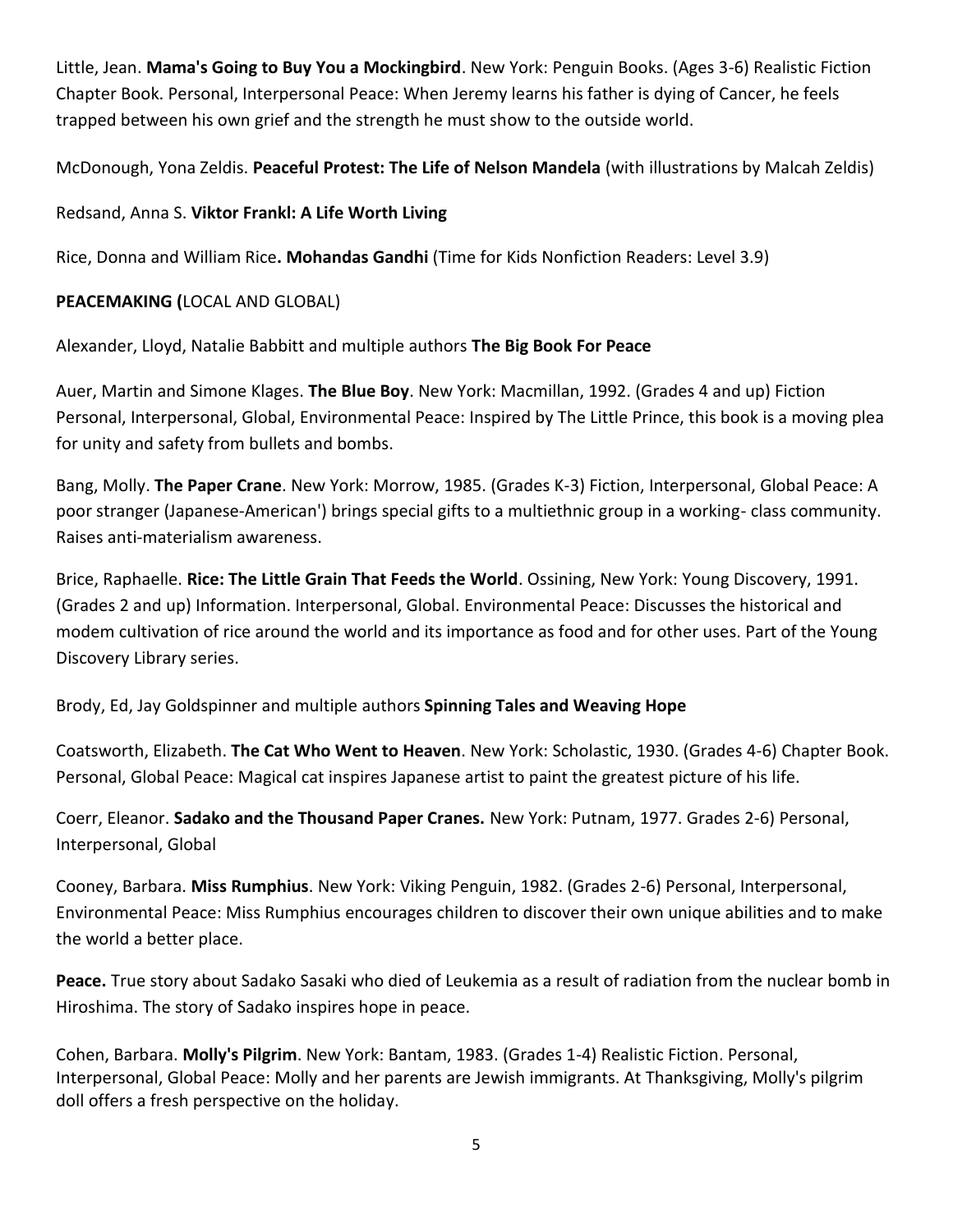Durrell, Ann and Marilyn Sachs (editors).**The Big Book of Peace**. New York: Dutton, Children's Books, 1990. (All ages) Anthology. Personal, Interpersonal Global, Environmental Peace: The wisdom of peace and the absurdity of fighting are the threads running through the stories and poems.

Foreman, Michael. **One World.** New York: Arcade, 1991.

Groffe, Toni. **War and Peace**. New York: Child's Play, 1991. (Grades 2 and up) Realistic Fiction. Interpersonal, Global Peace: Encourages problem solving rather than fighting and wars.

## Guinan, Kelly. **Peace Quest**

Kent, Zachary. **The Story of the Peace Corps.** Chicago: Children's Press, 1990. (Grades 4 and up) Information. Personal, Interpersonal, Global, Environmental Peace: Examines the history of the American volunteer service whose young members assist people throughout the world.

Kermit the Frog. **For Every Child, A Better World**. A Muppet Press/Golden Book. (All ages) Personal, Interpersonal, Global, Environmental Peace: Written in connection with the United Nations; deals with the rights of the world's children.

Le Ford, Bijou. **Peace on Earth**. New York: Doubleday. (All ages) Anthology. Personal, Interpersonal, Global, Environmental Peace. A book of prayers from around the world.

Livingston, Myra Cohn. **Earth Songs**. New York: Holiday House, 1986 (Grades 1-6) Information Presented Poetically. Environmental Peace: Promotes appreciation for and understanding of the earth. One of four books in a similar style by Livingston.

Lobel, Arnold. **Frog and Toad Are Friends.** New York: HarperCollins, 1970 (Grades K-3) Fiction. Personal, Interpersonal Peace: Frog and Toad always help each other out-as good friends should.

Logan, Suzanne. **Kids Can Help**. New York: Putnam, 1992. (Grades 3 and up) Information. Personal, Interpersonal, Global, Environmental Peace: Kids can help turn the world around and make it a better place. Resources for projects with the homeless, hungry, elderly, sick or disabled, other kids in need, the planet, animals, etc.

MacDonald, Margaret Read. **Peace Tales: World Folktales to Talk About**. Hamden, Connecticut: Linnet Books, 1992. (All ages) Anthology. Personal, Interpersonal, Global, Environmental Peace: Several proverbs and 34 folktales from all over the world that get people to think and talk about choices that lead to war and to peace.

Millman, Dan. **Secret of the Peaceful Warrior.** Tiburon, California: H J Cramer Starseed Press. Illustrated by T. Taylor Bruce. (Grades 3 and up) Fictional Picture Book. Personal and Interpersonal Peace: A story about courage and love.

Parr, Todd. **The Peace Book**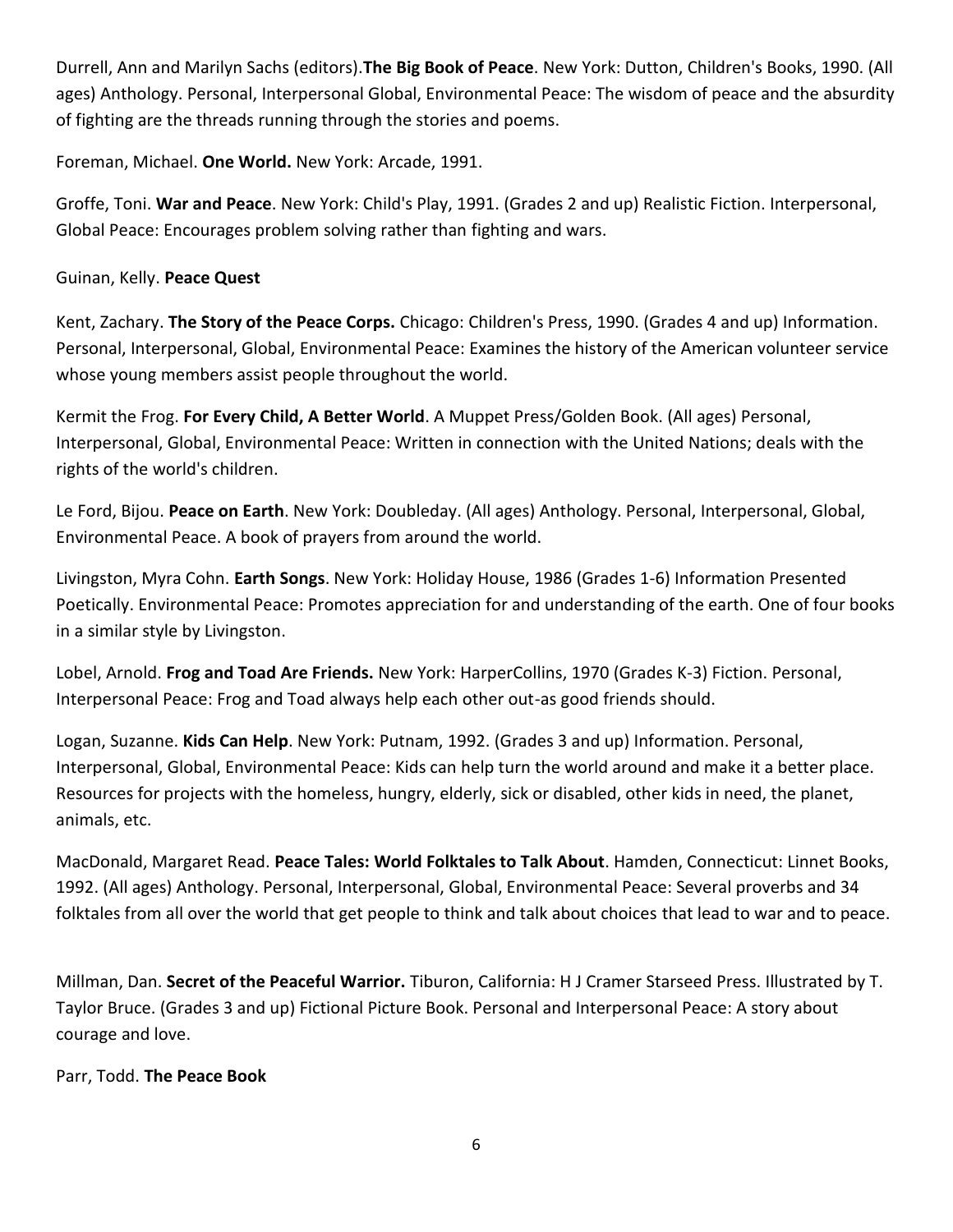Scholes, Katherine. **Peace Begins With You**. San Francisco, California: Sierra Club, 1989. Illustrated by Robert Ingpen. Fictional Picture Book. Personal Interpersonal and Global Peace: Explains, in simple terms, the concept of peace, why conflicts occur, how they can be resolved in positive ways, and how to protect peace.

Stein, R. Conrad. **The Story of the United Nations.** Chicago, Illinois: Children's Press, 1986. (Grades 3-5) Information. Global Peace: Describes the history, organization and functions of the UN.

## Zalben, Jane Breskin **Paths to Peace**

## **NON-VIOLENT WAYS TO DEAL WITH BULLYING AND UNFAIRNESS AT SCHOOL**

Baehr, Patricia. **School Isn't Fair!** New York: Macmillan Publishing Company, 1989. Illustrated by R. W. Alley. (Preschool-K) Fictional Picture Book. Personal and Interpersonal Peace: Four-year-old Edward describes all the unfair things that happen to him during a school day.

Kipper, Bobby and Bud Ramey **No BULLIES: Solutions for Saving Our Children from Today's Bully**

Lucas, Eileen. **Peace on the Playground**. New York: Franklin Watts, 199 1. (Grades 4-6) Information Picture Book. Interpersonal Peace: Guidelines for resolving typical playground conflicts with nonviolent ways of problem solving. Petty, Kate and Charlotte Firmin. **Being Bullied**. New York. Barron's, 199 1. (Grades K- 1) Information Picture Book. Personal, Interpersonal Peace: Rita is bullied by another girl at school but finds relief for the problem.

Petty, Kate and Charlotte Firmin. **Making Friends.** New York: Barron's, 199 1. (Grades K- 1) Information Picture Book. Personal, Interpersonal Peace: Jack does not understand that friendship must be a two- way street until he meets Richard.

Petty, Kate and Charlotte Firmin. **Playing the Game**. New York: Barron's, 199 1. (Grades K- 1) Information Picture Book. Personal, Interpersonal Peace: Joel learns why games, even made-up ones, need rules to make them fair.

Viscott, David and Jonah Kalb. **What Every Kid Should Know.** Boston: Houghton Mifflin, 1974. (Grades 4 and up) Information. Personal, Interpersonal Peace: Advice for dealing with friends, parents, and feelings.

## **BUILDING EMPATHY AND FRIENDSHIP**

Asch, Frank. **Bear's Bargain**, Jefferson City, Missouri: Scholastic, 1985. (Grades 1-2) Fiction Picture Book (Big Book). Personal, Interpersonal Peace: Two Friends find clever, creative ways to make each other's wishes come true.

Brown, Marc. **Arthur's Eyes**. Boston: Little Brown, 1979. Personal, Interpersonal Peace: His friends tease Arthur when he gets glasses but he soon learns to wear them with pride.

Caselman, Tonia. **Teaching Children Empathy, The Social Emotion: Lessons, Activities and Reproducible Worksheets (**K-6) That Teach How to "Step Into Others' Shoes" (Book & CD)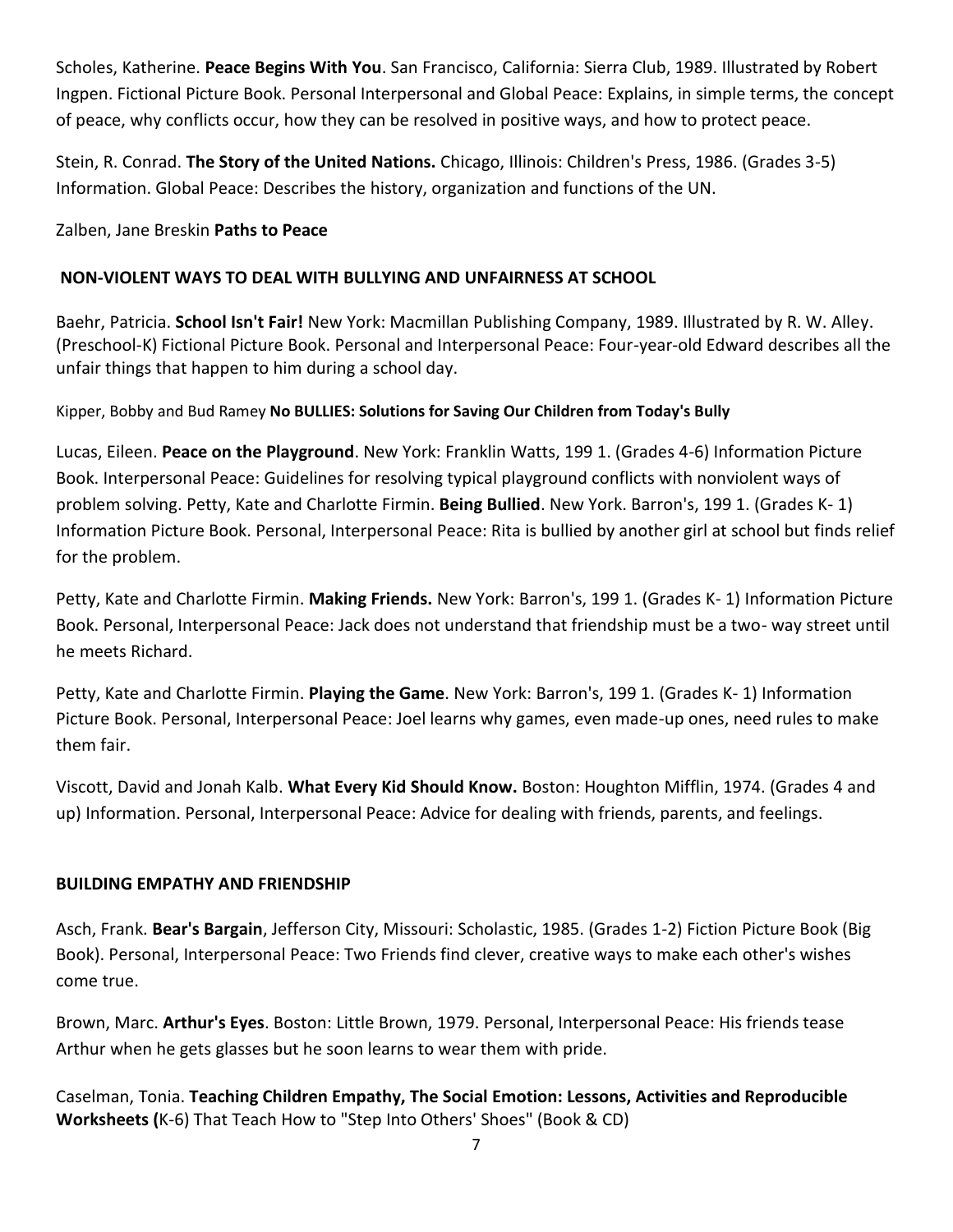Hubbard, Woodleigh. **The Friendship Book.** San Francisco: Chronicle Books, 1993. (All ages) Picture Book. Interpersonal Peace: Beautiful and whimsical illustrations in celebration of the joys and many aspects of friendship.

Schenk de Regniers, Beatrice .**A Week in the Life of Best Friends**. New York: Macmillan, Atheneum, 1986. (Grades 1-6) Poetic Information Book. Personal and Interpersonal Peace: Explores many aspects of friendship.

Steiner, Claude. **The Original Warm Fuzzy Tale**. Rolling Hills Estates: Jalmar Press, 1977. Illustrated by JoAnn Dick. (Grades I and up) Fictional Picture Book. Personal and Interpersonal Peace: Children learn about positive and negative behavior toward others

## **SPIRITUAL CENTERING, MINDFULNESS AND HEALTHY FAMILY RELATIONSHIPS**

Brown, Margaret Wise. **The Runaway Bunny**. Illustrated by Clement Hurd. New York: Harper Row. (Preschool - Grade 2) Fiction Picture Book. Personal, Interpersonal Peace: A comforting story of a bunny's imaginary game of hide-and-seek and the loving mother who tries to find him every time.

Burd, Kelly. **Homegrown Faith and Justice** – Faith Forming Activities, Conversations, Rituals and Resoruces for Families with Children (3 -18) (www.uccresources.com)

Burningham, John. **Grandpa.** New York: Crown Publishers, 1992. (Preschool - K) Fictional Picture Book. Personal and Interpersonal Peace: A little girl and her grandfather share very special moments.

Espeland. Pamela and Rosemary Wallner. **Making the Most of Today**. Minneapolis, Minnesota: Free Spirit Publishing, 1991. (Grades 5 and up) Inspirational book. Personal and Interpersonal Peace: Daily readings for all young people who want to know themselves better, be more creative, and feel better about themselves.

Irwin, Hadley. **Kim/Kimi**. New York: Puffin Books, 1987. (Grades 5 and up) Fiction. Personal, Inter-personal, and Global Peace: Despite a warm relation-ship with her mother, stepfather, and half brother, 16-year-old Kim feels the need to find answers about the Japanese American father she never knew.

Jeffers, Susan. **Brother Eagle, Sister Sky**. New York: Dial, 1991. (All ages) Historical Picture Book. Personal, Interpersonal, Global, Environmental Peace: With the words of Chief Seattle, a moving testimony to the visionary spirit of Native Americans is created.

Johnston, Tony. **The Badger and the Magic Fan - A Japanese Folktale**. New York: Putnam, 1990. (Grades K-3) Picture Book. Interpersonal, Global Peace: Stealing the young goblin's magic fan, a badger makes a fortune after using the fan to make a rich girl's nose grow.

Joose, Barbara M. **Mama, Do You Love Me?** Jefferson City, Missouri: Scholastic, 1991. (Preschool - Grade 1) Picture Book (Big Book). Personal, Interpersonal, Global Peace: While focused on the Inuit culture of Alaska, this book conveys a universal message of parent/child love.

McCleneghan, Bromleigh and Lee Hull Moses. **Hopes and Fears – Everyday Theology for new Parents and Other Tired, Anxious People**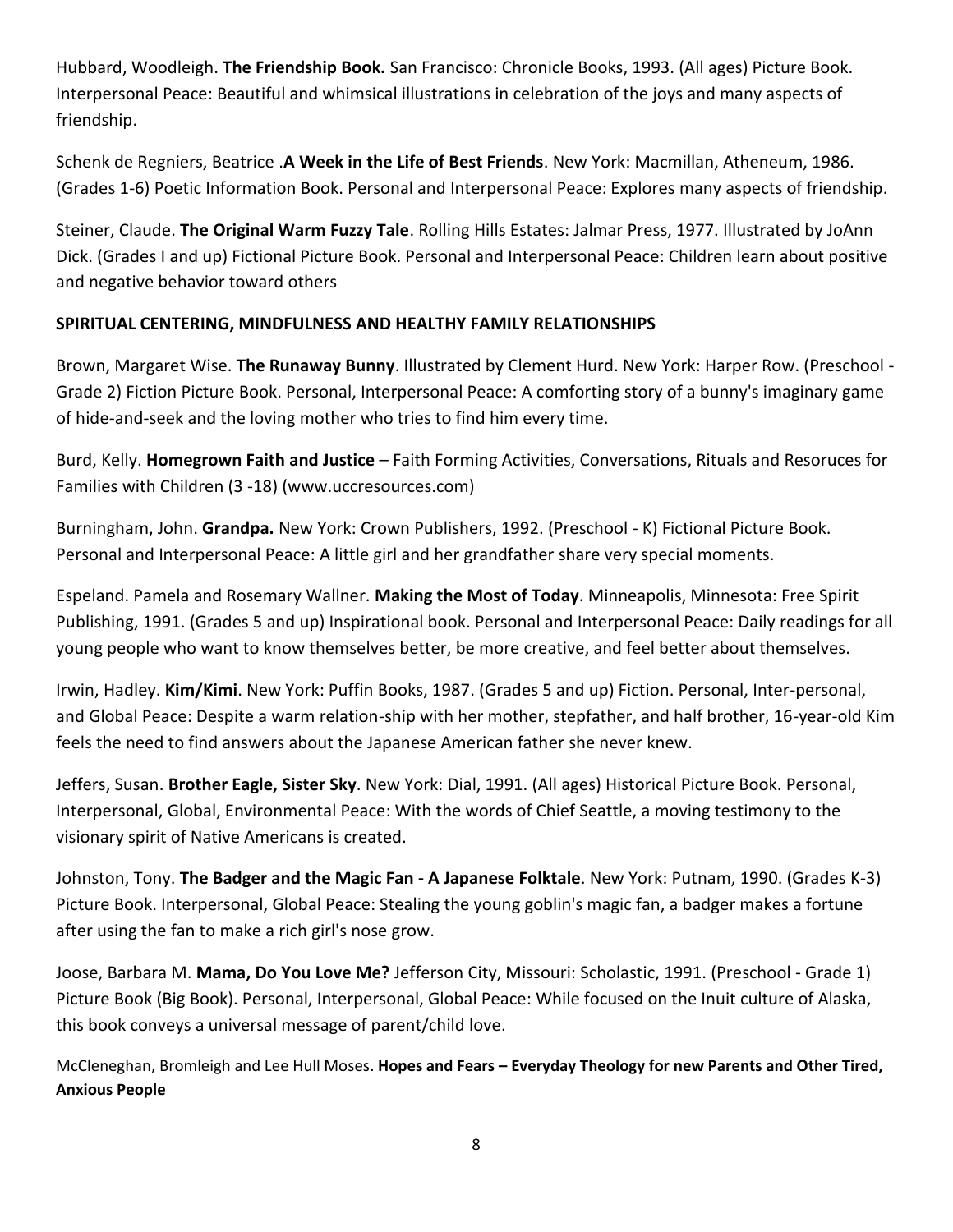#### **MennoMedia. Shine On – A Story Bible**

Milton, Ralph**. The Family Story Bible**

Parr, Todd The Family Book

## Snel, Eline. **Sitting Still Like a Frog: Mindfulness Exercises for Kids (and Their Parents)**

Stinson, Kathy. **Mom and Dad Don't Live Together Any More**. Toronto, Ontario, Canada: Annick Press, 1984. (Preschool-Grade 1) Personal, Interpersonal Peace: A child learns that she is loved by her parents even though they are not together.

Super, Gretchen**. What Is a Family?** TIC Books: 199 1. (Grades K-3) Information Picture Book. Personal, Interpersonal Peace: Examines the concept of family, the different kinds of families found in society, and the interpersonal relationships that make them function.

Updegrove, Olivia Bryan **Who is Jesus?** (DHM, Family and Children's Ministries Staff)

Updegrove, Olivia Bryan **What is God?** (DHM, Family and Children's Ministries Staff)

#### **EXPLORING AND AFFIRMING CULTURAL AND RACIAL DIVERSITY**

Bunting, Eve. **How Many Days to America?** New York: Clarion, 1988. (All ages) Realistic Picture Book. Personal, Interpersonal, Global Peace: Refugees embark on a dangerous boat trip to America where they have special reason to celebrate Thanksgiving.

Adoff, Arnold. **Black is Brown is Tan**. Illustrated by Emily Arnold McCully. New York: HarperCollins Children's Books, 1992. (K-Grade 2) Fictional Picture Book. Personal, Interpersonal and Global Peace: Helps children understand and become aware of the diversity of colors among people.

Berry, Joy. **Every Kid's Guide to Overcoming Prejudice and Discrimination**. Chicago: Children's Press, 1987. (Grades 2-5) Information. Personal, Interpersonal, Global Peace: Readers learn about opinions, prejudice and discrimination.

Carlson, Nancy. **Arnie and the New Kid**. New York: Puffin, 1992. (Grades K-2) Fiction Picture Book. Personal, Interpersonal Peace: Arnie (a cat) teases Philip because he is confined to a wheelchair. When Arnie falls and breaks a leg, he sees life from Philip's perspective.

Cheltenbam School Children. **We are All Alike...We Are All Different.** Jefferson City, Missouri: Scholastic. (Grades K-I and all ages) Picture Book (Big Book). Personal, Interpersonal, Global Peace: Written by children for children, this book reinforces multicultural and anti-bias learning and appreciation.

Cohen, Caron Lee. **The Mud Pony** - A Traditional Skidi Pawnee Tale. New York: Scholastic, 1988. Illustrated by Shonto Begay. (Grades K-3) Traditional Tale Picture Book. Personal, Global Peace: A boy becomes a powerful leader when Mother Earth turns his mud pony into a real one: but after the pony turns back to mud, he must find his own strength.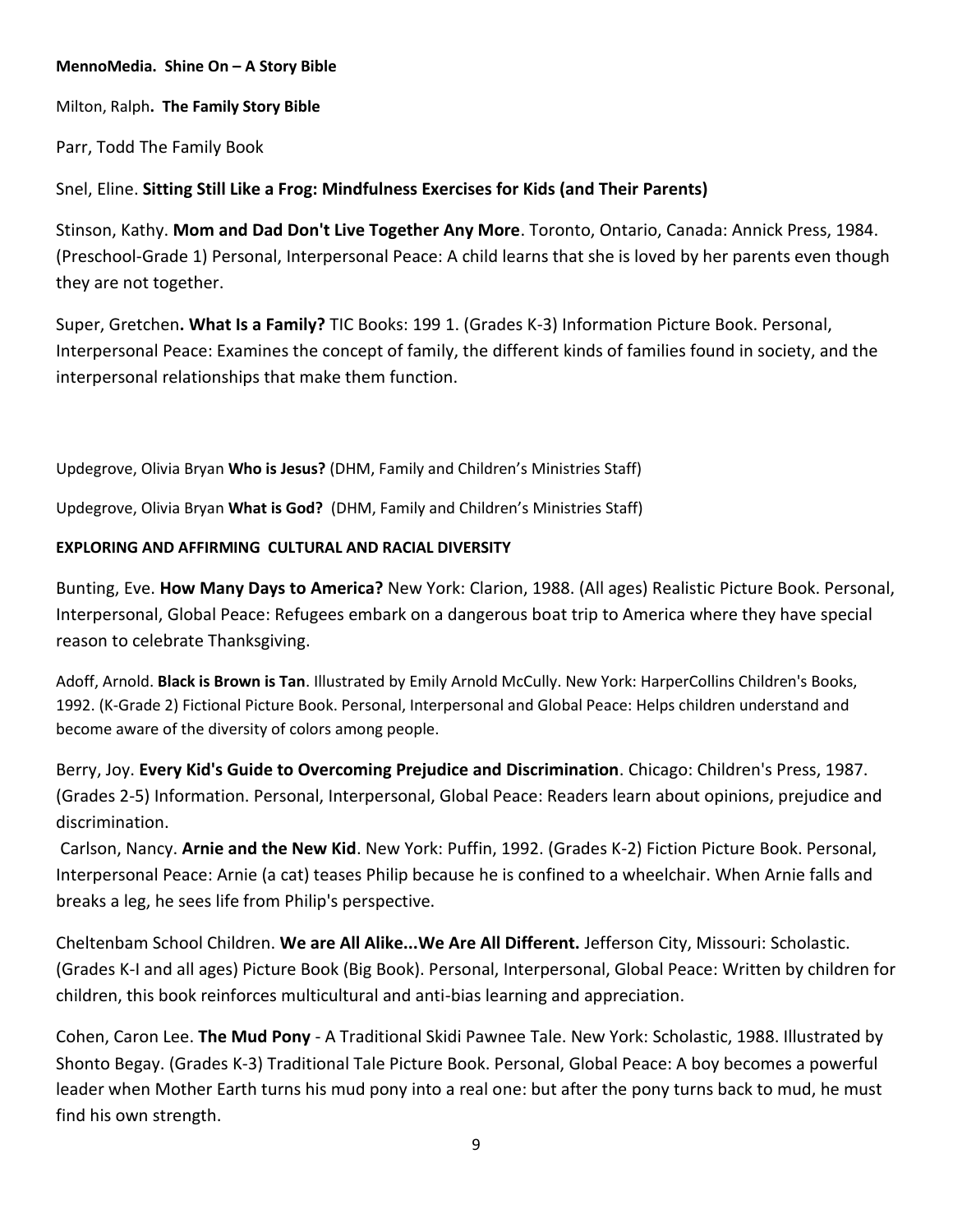De Zutter, Hank. **Who Says a Dog Goes Bow-wow?** Illustrated by Suse MacDonald. New York: Delacorte Press, 1993. (Preschool-Grade 2) Fictional Picture Book. Global Peace: Exciting w to introduce children to different languages and the concept of diverse cultures.

Dobrin, Arnold. **Josephine's 'Magination-A Tale of Haiti**. New York: Scholastic, 1973. (Grades 1-4) Personal, Interpersonal, Global Peace: Child must use her imagination to find the perfect product to sell in the Haitian market place.

Dooley, Norah. **Everybody Cooks Rice.** Minneapolis, Minnesota: Carolrhoda Books, 199 1. (Grades 1-4) Realistic Fiction. Personal, Interpersonal, Global Peace: A child is sent to find a younger brother at dinnertime and is introduced to a variety of cultures through encountering the many different ways rice is prepared at the different households visited.

Hudson, Cheryl Willis and Bemette G. Fort. **Bright Eyes, Brown Skin.** Orange, New Jersey: Just Us Books, 1990. (Preschool-K) Realistic Fiction Book. Personal, Interpersonal Peace: Three African-American children feel good about who they are and how they look.

Kimmel, Eric A. **Anansi and the Moss Covered Rock**. New York: Scholastic, 1988. Illustrated by Janet Stevens. (Grades K-3) Traditional Tale Picture Book. Interpersonal, Global Peace: Anansi the Spider uses a strange mosscovered rock in the forest to trick all of the other animals, until Little Bush Dear decides he needs to learn a lesson. An African traditional tale.

Larche, Douglas W. **Father Gander Nursery Rhymes**. Santa Barbara, California: Advocacy Press, 1985. (Preschool-Grade 1) Poetry. Personal, Interpersonal, Global, Environmental Peace. Without losing the charm, whimsy and melody of the originals, each of Father Gander's delightful rhymes provides a positive message in which both sexes, all races and ages, and people with a myriad of handicaps interact naturally and successfully, often with concern for the environment.

Levine, Ellen. **If You Lived at the Time of Martin Luther King**. Illustrated by Beth Peck. New York: Scholastic, 1990. (Grades 2-5) Information Book.

Loomans, Diane. **The Lovables in the Kingdom of Self- Esteem.** Illustrated by Kim Howard. Tiburon, California: H. J. Kramer. Starseed Press, 199 1. (Preschool-Grade 2) Poetry Picture Book. Personal and International Peace: Various animals in the Kingdom of Self-Esteem illustrate the different qualities that contribute to being lovable and having self-esteem.

Lord, Vernon. **The Giant Jam Sandwich**. Boston: Houghton Mifflin, 1972. (Preschool-Grade 3) Fiction Picture Book. Interpersonal Peace: Plagued by wasps, a village cooperates in making a house- sized loaf of bread and spreads it with jam to solve the problem.

Lowry, Linda. **Martin Luther King Day.** New York: Scholastic, 1987. Illustrated by Hetty Mitchell. (Grades 1-4) Interpersonal, Global Peace: Highlights the ways this holiday was first observed as it gives young readers insight into the man.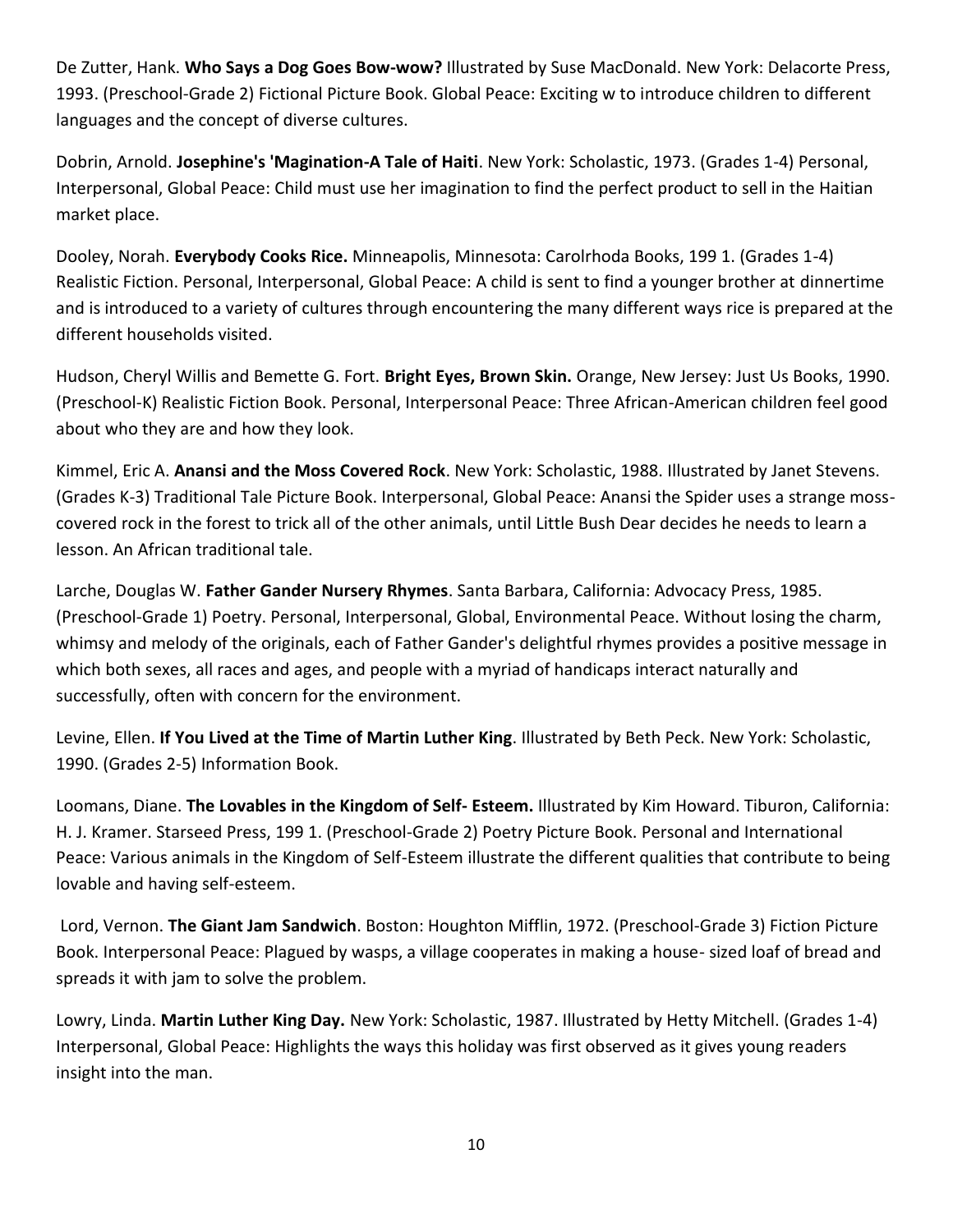Lowry, Lois. **Number the Stars**. New York: Dell, 1989. (Grades 4-8) Historical Fiction Chapter Book. Personal, Interpersonal, Global Peace: An inspiring story of a little Danish girl's bravery when Nazis threatened her best friend's safety.

Ludwig, Warren. **Old Noah's Elephants: An Israeli Folktale**. New York: Putnam, 1991. (Grades K-21) Fiction. Interpersonal Peace: When the behavior of two elephants threatens the survival of the other animals, the solution is to tickle the hyena.

MacLachlan, Patricia. **Through Grandpa's Eyes**. New York: HarperCollins, 1980. Illustrated by Deborah Kogan Ray. (Grades 1-3) Realistic Picture Book. Interpersonal Peace: A young boy learns from his blind grandfather a different way of seeing the world.

Mandelbaum, Pili. **You Be Me: I'll Be You.** New York: Kanx Milling Book Publishers, 1990. (Grades K-2) Realistic Picture Book. Personal, Global and Interpersonal Peace: A brown-skinned daughter and her white father experiment to see what it would be like to have the other's skin color.

Martin, Bill and John Archanbot. **Knots on a Counting Rope**. New York: Henry Holt, 1987. (Grades K-3) Realistic Fiction. Personal, Interpersonal, Global Peace: A Native American grandfather relays cultural tradition to a grandson.

Medearis, Angela Shelf. **Dancing With the Indians**. New York: Scholastic, 1991. Illustrated by Samuel Byrd. (Grades K-3) Realistic Picture Book. Interpersonal, Global Peace: A young girl in the 1920s joins her family on an outing to a Native American gathering. They plan to dance with the Seminoles, whose ancestors rescued Grandpa from slavery and accepted him as their brother.

Meltzer, Milton. **Rescue.** New York: Harper and Row, 1988. (Grades 7 and up) Realistic Fiction. Interpersonal, Global Peace. The story of how Gentiles saved Jews in the Holocaust.

Morris, Ann. **When Will the Fighting Stop?** New York: Atheneum, 1990. (Grades K-3) Realistic Fiction. Personal, Interpersonal, Global Peace: A child's view of Jerusalem.

## Parr, Todd **It's Okay To Be Different**

Pearson, Mary Rose. **Three Cheers for Big Ears**. Wheaton, Illinois: Tyndale House Publishers, 1992. Illustrated by Julie Parks. (Grades 1-3) Fictional Picture Book. Personal and Interpersonal Peace: This book helps children to be thankful for who they are, and it reminds us all that God wants us to be kind to everyone - even those who are unkind to us.

Pellegrini, Nina. **Families Are Different.** Jefferson City, Missouri: Scholastic, 1991. Realistic Picture Book (Big Book). Personal, Interpersonal, Global Peace: Sensitive exploration of different families - all bound together with "a special kind of glue called love."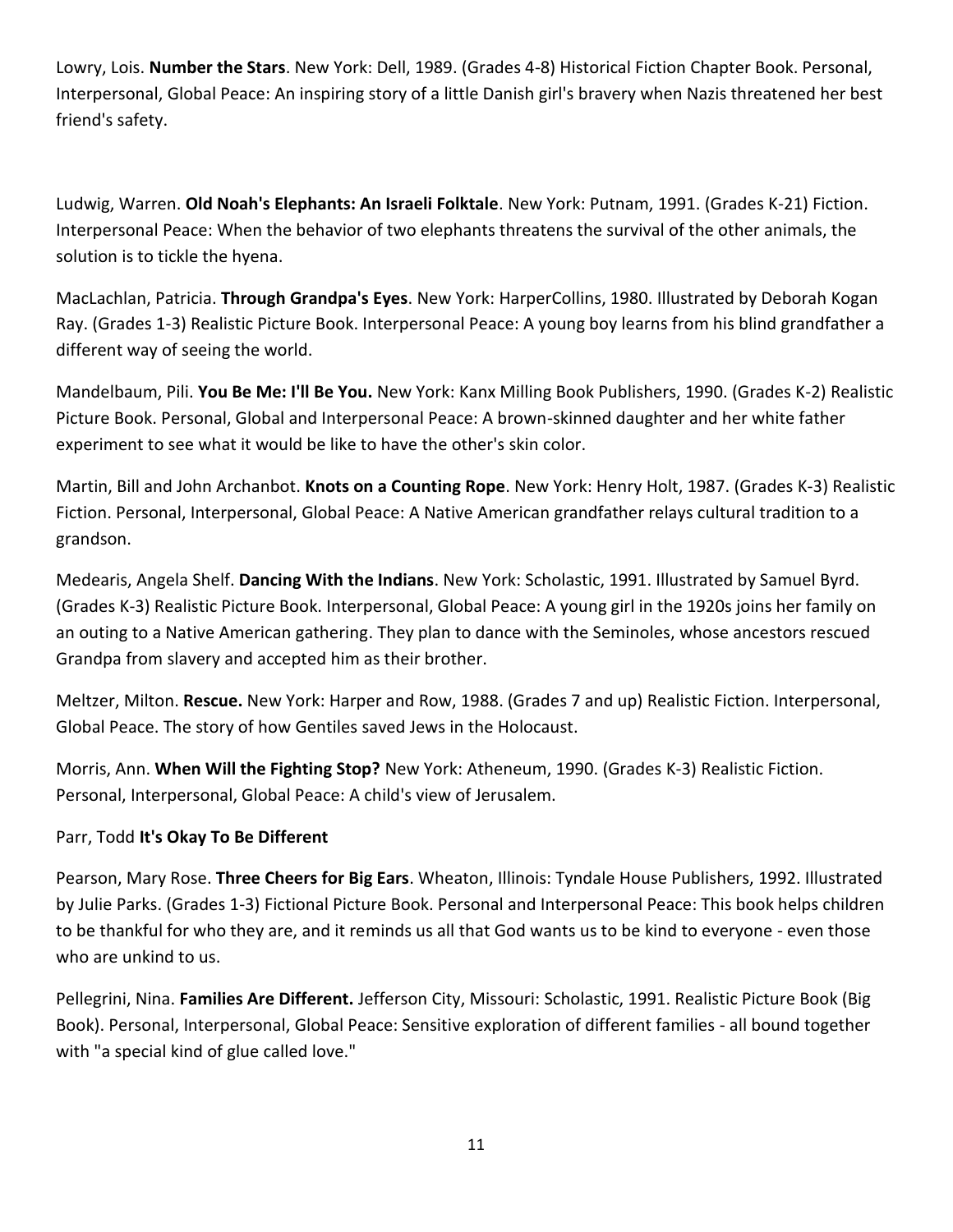Polacco, Patricia. **Chicken Sunday.** New York: Philomel Books, 1992. (All ages) Realistic Picture Book. Personal, Interpersonal, Global Peace: A moving story of intercultural and intergenerational friendship, acceptance, trust and love.

Powell, Richard. **How to Deal With Friends.** Mahwah, New Jersey: Troll Associates, 1992. (Preschool - Grade 1) Information Picture Book. Personal, Interpersonal Peace: A practical guide to making and keeping friends and getting along with different types of people.

Quinlan, Patricia. **Planting Seeds**. Toronto, Ontario, Canada. Firefly Books, 1988. (Grades K-2) Realistic Fiction Picture Book. Personal, Interpersonal, Global, Environmental Peace: A child wants to know why people build bombs and learns that it is important for people to take care of each other so that the earth will not experience the bombs

Rose, Deborah Lee(Adapted). **The People Who Hugged Trees.** Miwot, Colorado: Roberts Rinehart Publishers, 1990. Illustrated by Brigitte Sallund. (Grade 2 and up) Environmental Folk Tale. Personal, Inter personal, Global and Environmental Peace: A young girl's love for trees give her the courage to stand up against the axmen who threaten to destroy them.

Ryan, DyAnne DiSalvo. **Uncle Willie and the Soup Kitchen..** New York: Morrow Junior Books, 1991. (Grades 1- 2) Fictional Picture Book. Personal and Interpersonal Peace: A boy spends the day with Uncle Willie at the soup kitchen where he works preparing and serving food for the hungry.

Schlein, Miriam.**The Year of the Panda**. New York: HarperCollins, 1990. (Grades 3-6) Realistic Fiction Chapter Book. Personal, Interpersonal, Global, Environmental Peace: A Chinese boy rescues a starving baby Panda and, in the process, learns why Pandas are endangered and what the government is doing to save them.

Seeger, Pete. **Abiyoyo.** New York: Scholastic, 1963. Illustrations by Michael Hays. (Grades K-3) Traditional Tale Picture Book. Interpersonal, Global Peace: A story-song based on a South African lullaby. People work together to defeat a scary monster

Shannon, George. **Stories to Solve: Folktales from Around the World**. New York: Beech Tree Books, 1985. (Grades 3 and up) Short Stories with Illustrations. Personal, Interpersonal, Global Peace: 14 folktales that are short puzzles to be solved through cleverness, common sense, or careful observation of details in the text. Tales are timeless and universal.

Sharmat, Marjorie Weinman. **Gila Monsters Meet You at the Airport**. New York: Aladdin Books, 1980. (Ali ages) Realistic Fiction Picture Book. Personal, Interpersonal, Global Peace: A New York City boy's preconceived ideas of fife in the West make him apprehensive about the family's move there. His real-life experiences in the West eliminate his bias.

Shelby, Anne. **Potluck.** New York: Orchard Books, 199 1. (Preschool-Grade 2) Multicultural Alphabet Book. Interpersonal, Global Peace: Children from around the globe cooperate in preparing a meal with foods from "A" to '7."